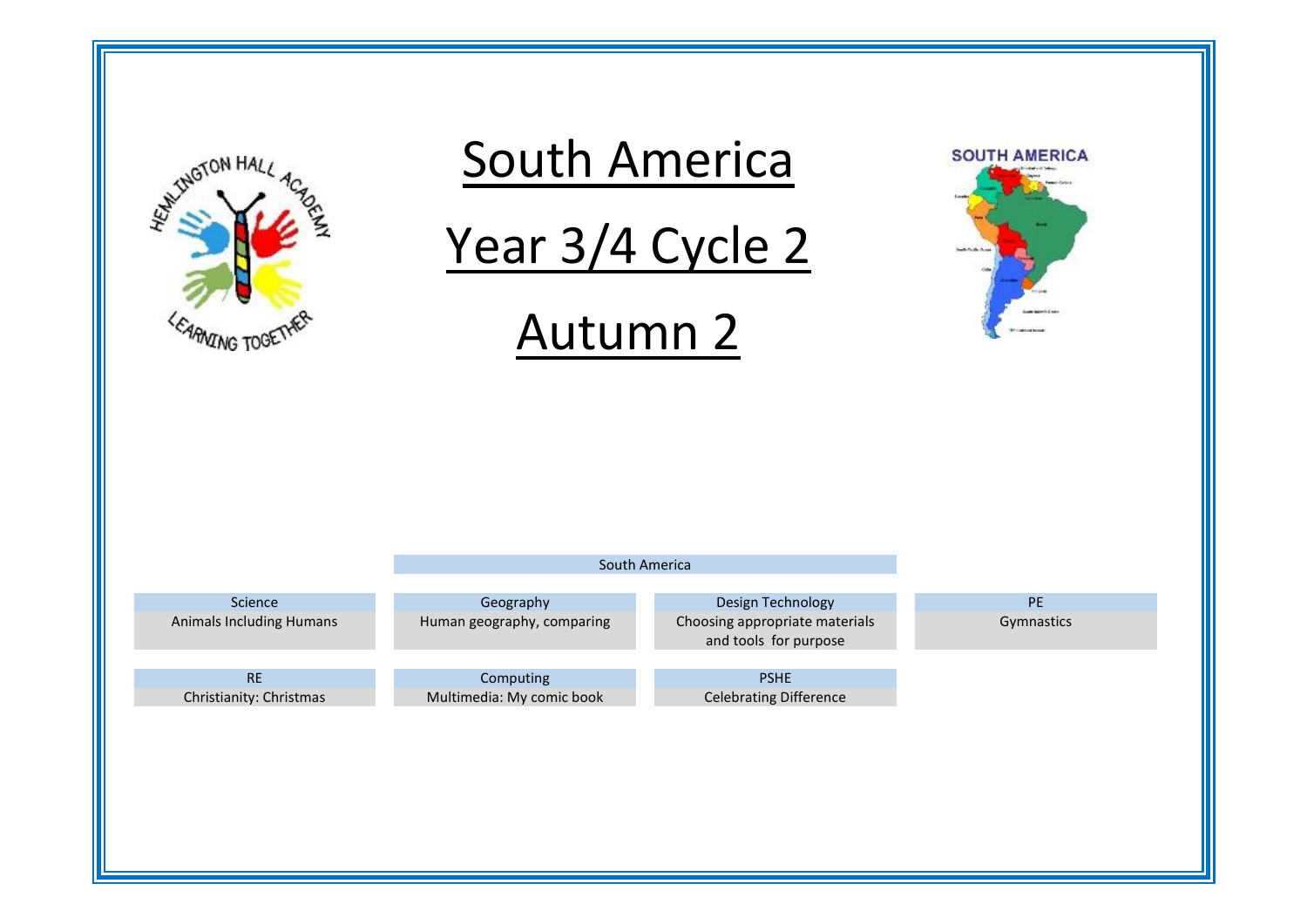# **Science**

| <b>Animals including humans</b>                                                                         |                                      | Term: 2                                                                                                                                                       |        | Year: 3/4 Cycle 2                                                                                                                                           |
|---------------------------------------------------------------------------------------------------------|--------------------------------------|---------------------------------------------------------------------------------------------------------------------------------------------------------------|--------|-------------------------------------------------------------------------------------------------------------------------------------------------------------|
| <b>Foundations of previous learning:</b>                                                                |                                      |                                                                                                                                                               |        |                                                                                                                                                             |
| Year 1                                                                                                  | Year 2                               |                                                                                                                                                               | Year 3 |                                                                                                                                                             |
| Identify and name a variety of common animals that are birds, fish, amphibians,<br>reptiles and mammals |                                      | Notice that animals, including humans, have offspring which grow into adults<br>Find out about and describe the basic needs of animals, including humans, for |        | Identify that animals, including humans, need the right types and amount of<br>nutrition, and that they cannot make their own food; they get nutrition from |
| Identify and name a variety of common animals that are carnivores, herbivores                           | survival (water, food and air)       |                                                                                                                                                               |        | what they eat                                                                                                                                               |
| and omnivores                                                                                           |                                      | Describe the importance for humans of exercise, eating the right amounts of                                                                                   |        | Identify that humans and some animals have skeletons and muscles for                                                                                        |
| Describe and compare the structure of a variety of common animals (birds, fish,                         | different types of food, and hygiene |                                                                                                                                                               |        | support, protection and movement                                                                                                                            |
| amphibians, reptiles, mammals and invertebrates, including pets)                                        |                                      |                                                                                                                                                               |        |                                                                                                                                                             |
| Identify, name, draw and label the basic parts of the human body and say which                          |                                      |                                                                                                                                                               |        |                                                                                                                                                             |
| part of the body is associated with each sense.                                                         |                                      |                                                                                                                                                               |        |                                                                                                                                                             |

# **Unit Learning**

| NC Objective - Coverage                                                                                                                                                 | <b>Skills</b>                                                                                   | <b>Knowledge</b>                                                                                                                                                                                                                                                            |                                                                      | <b>Vocabulary</b>                                                                        |
|-------------------------------------------------------------------------------------------------------------------------------------------------------------------------|-------------------------------------------------------------------------------------------------|-----------------------------------------------------------------------------------------------------------------------------------------------------------------------------------------------------------------------------------------------------------------------------|----------------------------------------------------------------------|------------------------------------------------------------------------------------------|
| Describe the simple functions of the basic parts of the<br>digestive system in humans<br>Identify the different types of teeth in humans and their<br>simple functions. | Use science words & models to describe<br>Use science to explain<br><b>Assessment of Skills</b> | To know there are different types of teeth.<br>To know how to care for their teeth.<br>To know what digestion is.<br>To know the parts of the digestive system.<br>To know what a food chain is.<br>To be able to construct a food chain.<br><b>Assessment of Knowledge</b> | Teeth<br>Incisor<br>Canine<br>Molar<br>pre-molar<br>acid<br>bacteria | stomach<br>small intestine<br>large intestine<br>anus<br>liver<br>pancreas<br>food chain |
| Construct and interpret a variety of food chains,<br>identifying producers, predators and prey                                                                          | <b>Explaining science</b><br>Making conclusions<br>(See Phil Watkins Assessment boards)         | Are there different types of teeth?<br>How should you care for your teeth?<br>What is digestion?<br>What are the parts of the digestive system?<br>What is a food chain?<br>Can you construct food chains?                                                                  | plaque<br>enamel<br>digestion<br>mouth<br>gullet<br>oesophagus       | producer<br>consumer<br>predator<br>prey<br>carnivores<br>herbivores<br>omnivores        |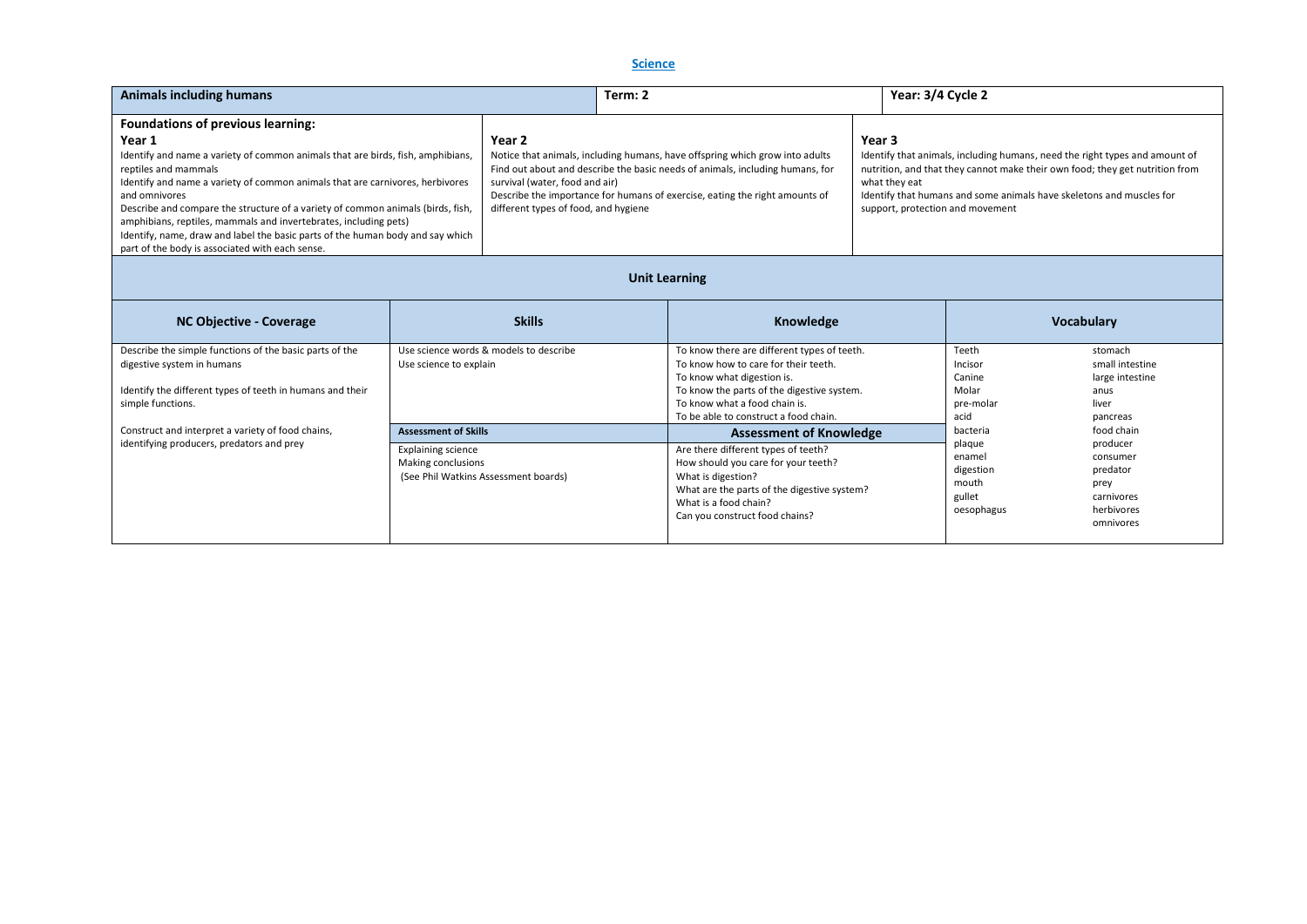# **Geography**

| <b>Human Geography, Comparing</b>                                                                                                                                                                                                                                                                                                                                                                                                                                                                                                                                                                                                                                                                                                                                                                                                                                                                                                                                                             | <b>Topic: South America</b>                                                                                                                                                                                                                                                                                                                                                                                                                                                                                                                                                                                                                                                                                                                                                                                                                                                                                                                                                                                   | Term: Autumn 2                                                                                                                                                                                                                                                                                                                                                                                                                                                                                                                                           |                                                              | Year: 3/4 Cycle 2                                                                                                                                                                      |                                                                    |  |  |  |  |
|-----------------------------------------------------------------------------------------------------------------------------------------------------------------------------------------------------------------------------------------------------------------------------------------------------------------------------------------------------------------------------------------------------------------------------------------------------------------------------------------------------------------------------------------------------------------------------------------------------------------------------------------------------------------------------------------------------------------------------------------------------------------------------------------------------------------------------------------------------------------------------------------------------------------------------------------------------------------------------------------------|---------------------------------------------------------------------------------------------------------------------------------------------------------------------------------------------------------------------------------------------------------------------------------------------------------------------------------------------------------------------------------------------------------------------------------------------------------------------------------------------------------------------------------------------------------------------------------------------------------------------------------------------------------------------------------------------------------------------------------------------------------------------------------------------------------------------------------------------------------------------------------------------------------------------------------------------------------------------------------------------------------------|----------------------------------------------------------------------------------------------------------------------------------------------------------------------------------------------------------------------------------------------------------------------------------------------------------------------------------------------------------------------------------------------------------------------------------------------------------------------------------------------------------------------------------------------------------|--------------------------------------------------------------|----------------------------------------------------------------------------------------------------------------------------------------------------------------------------------------|--------------------------------------------------------------------|--|--|--|--|
| Foundations of previous learning:<br>In KS1 children have learned the countries that make up the UK, their capital cities and the names of the surrounding seas. The children can name and locate the 7 continents of the world as well as the 5 main oceans. The c<br>maps and then developed this knowledge by drawing their own simple maps including the use of a key. Children understand how compass directions can be used to locate a place or feature. Children have developed their vocabul<br>some features within and the local environment and beyond. Children have used their geographical knowledge to explain how places have changed over time.<br>In the Out in the Wilds topic the children will use maps and aerial photographs be able to compare the geographical features and describe those features while offering explanations for some of the locations. The children w<br>how physical activity has change the physical characteristics of a place in the world. |                                                                                                                                                                                                                                                                                                                                                                                                                                                                                                                                                                                                                                                                                                                                                                                                                                                                                                                                                                                                               |                                                                                                                                                                                                                                                                                                                                                                                                                                                                                                                                                          |                                                              |                                                                                                                                                                                        |                                                                    |  |  |  |  |
| <b>Unit Learning</b>                                                                                                                                                                                                                                                                                                                                                                                                                                                                                                                                                                                                                                                                                                                                                                                                                                                                                                                                                                          |                                                                                                                                                                                                                                                                                                                                                                                                                                                                                                                                                                                                                                                                                                                                                                                                                                                                                                                                                                                                               |                                                                                                                                                                                                                                                                                                                                                                                                                                                                                                                                                          |                                                              |                                                                                                                                                                                        |                                                                    |  |  |  |  |
| <b>NC Objective - Coverage</b>                                                                                                                                                                                                                                                                                                                                                                                                                                                                                                                                                                                                                                                                                                                                                                                                                                                                                                                                                                | <b>Skills</b>                                                                                                                                                                                                                                                                                                                                                                                                                                                                                                                                                                                                                                                                                                                                                                                                                                                                                                                                                                                                 |                                                                                                                                                                                                                                                                                                                                                                                                                                                                                                                                                          | Knowledge                                                    |                                                                                                                                                                                        | <b>Vocabulary</b>                                                  |  |  |  |  |
| Understand geographical similarities and differences<br>through the study of human and physical geography of a<br>region of the United Kingdom, a region in a European<br>country, and a region in North or South America.                                                                                                                                                                                                                                                                                                                                                                                                                                                                                                                                                                                                                                                                                                                                                                    | Year 3<br>Knowledge & Understanding<br>Describe and compare different features of human and<br>physical geography of a place, offering explanations for the<br>locations for some of these features.<br>Make comparisons of the same geographical features in<br>different countries.<br>Practical<br>Compare and contrast aerial photographs and plan<br>perspectives, explaining their similarities and differences.<br>Year 4<br>Knowledge & Understanding<br>Locate the countries of Europe (including Russia, north<br>America and South America).<br>Describe how changes, in the features of a place, can<br>affect the lives and activities of the people living there.<br>Practical<br>Locate and explain the significance of the Equator,<br>Northern Hemisphere, Southern Hemisphere, the Tropics<br>of Cancer and Capricorn to a range of countries of the<br>world.<br>Suggest where in the world and aerial photograph or<br>satellite image shows, explaining reasons for their<br>suggestion. | To know some countries that make up South America.<br>To know that Brazil is located in South America.<br>To know that Rio De Janeiro is not the capital of Brazil.<br>to poverty.<br>To know that the slums in Brazil are called favelas.<br>To be able to explain some of the conditions in the favelas.<br>To explain some of the issues with favelas.<br>To know that the favelas are overpopulated.<br>To know that there is a high rate of crime in the favelas.<br>I can identify some similarities and differences between<br>Brazil and the UK. | To know that Rio De Janeiro is a city of extremes in regards | Country<br>Continent<br>South America<br>Brazil<br>Rio De Janeiro<br>Capital<br>City<br>Poverty<br>Extreme<br>Poverty gap<br>Slums<br>Favelas<br>Conditions<br>Overpopulation<br>Crime | Rate<br>Human<br>Activities<br>Housing<br>Education<br>Governments |  |  |  |  |
|                                                                                                                                                                                                                                                                                                                                                                                                                                                                                                                                                                                                                                                                                                                                                                                                                                                                                                                                                                                               | <b>Assessment of Skills</b>                                                                                                                                                                                                                                                                                                                                                                                                                                                                                                                                                                                                                                                                                                                                                                                                                                                                                                                                                                                   |                                                                                                                                                                                                                                                                                                                                                                                                                                                                                                                                                          | <b>Assessment of Knowledge</b>                               |                                                                                                                                                                                        |                                                                    |  |  |  |  |
|                                                                                                                                                                                                                                                                                                                                                                                                                                                                                                                                                                                                                                                                                                                                                                                                                                                                                                                                                                                               | Make comparisons of the same geographical<br>$\bullet$<br>features in different countries. (Y3)<br>Describe and compare different features of<br>$\bullet$<br>human and physical geography, offering<br>explanations for the locations for some of<br>these features. (Y3)<br>Locate the countries of Europe, Russia, North<br>$\bullet$<br>America and South America. (Y4)<br>Describe how physical activity has impacted<br>and/or changed the physical characteristics of<br>a place in the world. (Y4)                                                                                                                                                                                                                                                                                                                                                                                                                                                                                                    | Can you name some of the countries that make up South<br>America?<br>Where is Brazil?<br>Is Rio De Janeiro the capital of Brazil?<br>Are people rich in Rio De Janeiro?<br>What are the slums called in Brazil?<br>Can you explain what the conditions are like in the<br>favelas?<br>Why are favelas problematic?<br>Can you explain some of the similarities between the UK<br>and Brazil?<br>Can you explain some of the differences between the UK<br>and Brazil?                                                                                    |                                                              |                                                                                                                                                                                        |                                                                    |  |  |  |  |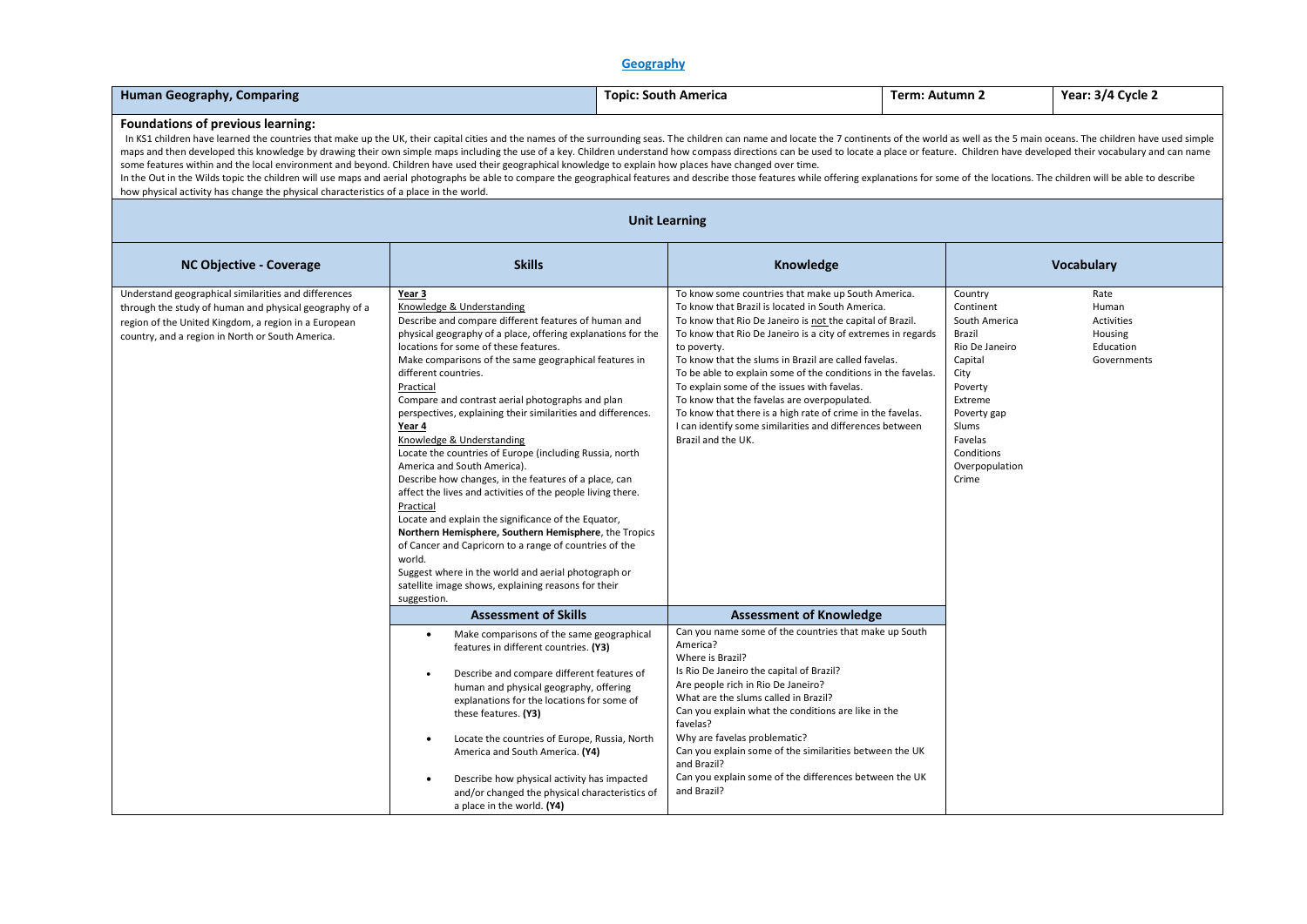# **Design Technology**

| Choosing appropriate materials and tools for purpose                                                                                                                                                                                                                                                                                                                                                                                                                                                                                                                                                                                                                                                                                                                                                                                                                                                                                                                                                      |                                                                                                                                                                                                                                                                                                                                                                                                                                                                                                                                                                                                                                                                                                                                                                                                                                                                                                                                                                                                                                                                                                                                                           | Term: Autumn 2<br><b>Topic: South America</b> |                                                                                                                                                                                                                 |  | Year: 3/4 Cycle 2                                                                                                                     |            |  |  |
|-----------------------------------------------------------------------------------------------------------------------------------------------------------------------------------------------------------------------------------------------------------------------------------------------------------------------------------------------------------------------------------------------------------------------------------------------------------------------------------------------------------------------------------------------------------------------------------------------------------------------------------------------------------------------------------------------------------------------------------------------------------------------------------------------------------------------------------------------------------------------------------------------------------------------------------------------------------------------------------------------------------|-----------------------------------------------------------------------------------------------------------------------------------------------------------------------------------------------------------------------------------------------------------------------------------------------------------------------------------------------------------------------------------------------------------------------------------------------------------------------------------------------------------------------------------------------------------------------------------------------------------------------------------------------------------------------------------------------------------------------------------------------------------------------------------------------------------------------------------------------------------------------------------------------------------------------------------------------------------------------------------------------------------------------------------------------------------------------------------------------------------------------------------------------------------|-----------------------------------------------|-----------------------------------------------------------------------------------------------------------------------------------------------------------------------------------------------------------------|--|---------------------------------------------------------------------------------------------------------------------------------------|------------|--|--|
| <b>Foundations of previous learning:</b><br>Year 3 children will have generated ideas by drawing on their own and other people's experiences.<br>Year 4 children will have generated ideas for an item, considering its purpose and the user/s.                                                                                                                                                                                                                                                                                                                                                                                                                                                                                                                                                                                                                                                                                                                                                           |                                                                                                                                                                                                                                                                                                                                                                                                                                                                                                                                                                                                                                                                                                                                                                                                                                                                                                                                                                                                                                                                                                                                                           |                                               |                                                                                                                                                                                                                 |  |                                                                                                                                       |            |  |  |
| <b>Unit Learning</b>                                                                                                                                                                                                                                                                                                                                                                                                                                                                                                                                                                                                                                                                                                                                                                                                                                                                                                                                                                                      |                                                                                                                                                                                                                                                                                                                                                                                                                                                                                                                                                                                                                                                                                                                                                                                                                                                                                                                                                                                                                                                                                                                                                           |                                               |                                                                                                                                                                                                                 |  |                                                                                                                                       |            |  |  |
| <b>NC Objective - Coverage</b>                                                                                                                                                                                                                                                                                                                                                                                                                                                                                                                                                                                                                                                                                                                                                                                                                                                                                                                                                                            | <b>Skills</b>                                                                                                                                                                                                                                                                                                                                                                                                                                                                                                                                                                                                                                                                                                                                                                                                                                                                                                                                                                                                                                                                                                                                             |                                               | Knowledge                                                                                                                                                                                                       |  |                                                                                                                                       | Vocabulary |  |  |
| When designing and making, pupils should be taught to:<br>Design<br>Use research and develop design criteria to inform the design<br>of innovative, functional, appealing products that are fit for<br>purpose, aimed at particular individuals or groups<br>Generate, develop, model and communicate their ideas<br>through discussion, annotated sketches, cross-sectional and<br>exploded diagrams, prototypes, pattern pieces and computer-<br>aided design<br>Make<br>Select from and use a wider range of tools and equipment to<br>perform practical tasks<br>Select from and use a wider range of materials and<br>components, including construction materials, textiles and<br>ingredients, according to their functional properties and<br>aesthetic qualities<br>Evaluate<br>Investigate and analyse a range of existing products<br>Evaluate their ideas and products against their own design<br>criteria and consider the views of others to improve their work<br>Technological Knowledge | Year 3<br>Plan and communicate ideas<br>Generate ideas for an item, considering its purpose and the user/s.<br>Identify a purpose and establish criteria or a successful product<br><b>Make (technical knowledge)</b><br>Select tools and techniques for making their product.<br>Measure, mark out, cut, score and assemble components with more<br>accuracy.<br>Think about their ideas as they make progress and be willing to change<br>things to improve their work.<br>Use finishing techniques to strengthen and improve the appearance of<br>their product using a range of equipment.<br>Work safely and accurately with a range of simple tools.<br>Measure, tape or pin, cut and join fabric with some accuracy<br><b>Evaluate</b><br>Evaluate their product against the original design criteria.<br>Year 4<br>Plan and communicate ideas<br>Generate ideas, considering the purposes for which they are designing.<br>Make labelled drawings from differing views showing specific features.<br>Evaluate product and identify criteria that can be used for their own<br>designs.<br>Sew using a range of different stitches, weave and knit |                                               | I can identify who the audience of my product is.<br>I can explain why I have selected materials.<br>I can evaluate my design.<br>I can use other products and their packaging to inform<br>my own design.      |  | Fairtrade<br>Chocolate<br>Attract<br>Packaging<br>Design<br>Product<br>Label<br>Material<br>Product<br>Evaluate<br>Inform<br>Audience |            |  |  |
| Apply their understanding of how to strengthen, stiffen and<br>reinforce more complex structures                                                                                                                                                                                                                                                                                                                                                                                                                                                                                                                                                                                                                                                                                                                                                                                                                                                                                                          | Make (technical knowledge)<br>Select appropriate tools and techniques for making their product.<br>Evaluate<br>Evaluate their work both during and at the end of the assignment.                                                                                                                                                                                                                                                                                                                                                                                                                                                                                                                                                                                                                                                                                                                                                                                                                                                                                                                                                                          |                                               |                                                                                                                                                                                                                 |  |                                                                                                                                       |            |  |  |
|                                                                                                                                                                                                                                                                                                                                                                                                                                                                                                                                                                                                                                                                                                                                                                                                                                                                                                                                                                                                           | <b>Assessment of Skills</b>                                                                                                                                                                                                                                                                                                                                                                                                                                                                                                                                                                                                                                                                                                                                                                                                                                                                                                                                                                                                                                                                                                                               |                                               | <b>Assessment of Knowledge</b>                                                                                                                                                                                  |  |                                                                                                                                       |            |  |  |
|                                                                                                                                                                                                                                                                                                                                                                                                                                                                                                                                                                                                                                                                                                                                                                                                                                                                                                                                                                                                           | Year 3<br>Generate ideas for an item considering its purpose and the user.<br>Work safely and accurately with a range of simple tools.<br>Year 4                                                                                                                                                                                                                                                                                                                                                                                                                                                                                                                                                                                                                                                                                                                                                                                                                                                                                                                                                                                                          |                                               | Who is the audience for your product?<br>Why did you select your materials?<br>What went well with your design?<br>What would you improve about your design?<br>How have other real-life products informed your |  |                                                                                                                                       |            |  |  |
|                                                                                                                                                                                                                                                                                                                                                                                                                                                                                                                                                                                                                                                                                                                                                                                                                                                                                                                                                                                                           | Generate idea considering the purpose for which they are designing.<br>Select appropriate tools and techniques for making their product.                                                                                                                                                                                                                                                                                                                                                                                                                                                                                                                                                                                                                                                                                                                                                                                                                                                                                                                                                                                                                  | design?                                       |                                                                                                                                                                                                                 |  |                                                                                                                                       |            |  |  |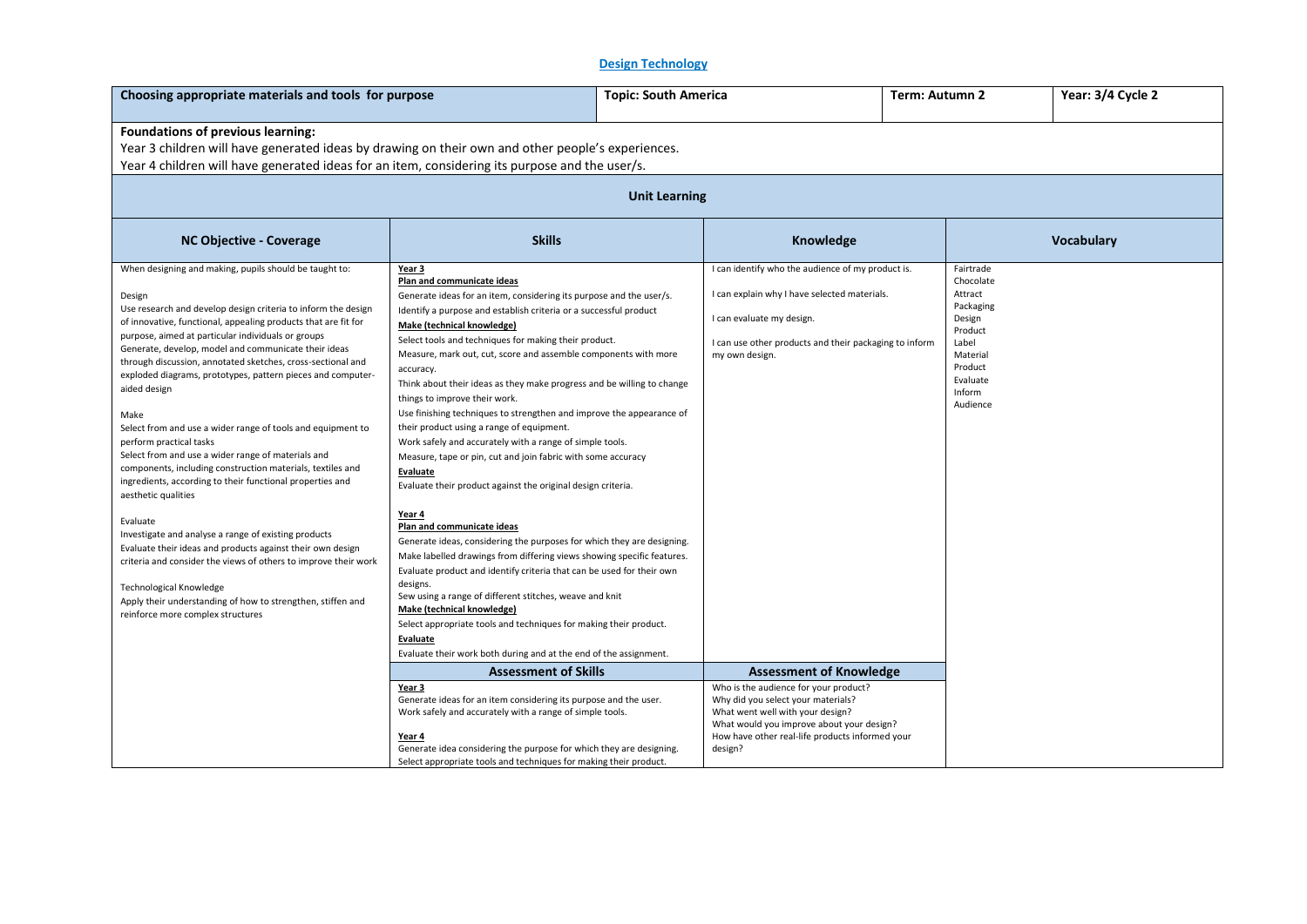#### **Physical Education**

| <b>Gymnastics</b>                                                                                                                                                                                                                                                                                                                                                                                                                                                                                                                                                                                                                                                                                                                                                                                                                                                                                                                                                                                                                                                                                                                                                                                                                                                                                                                                                                |                                                                                                                                                                                           | Term: Autumn 2                                                                                                                                                                                                                                                                                                                                                                                                                                                                                                                                                                                                                                                                                                                                                                                                                                                                                                                                                                                                                                                                                                                                                                                                                                                                                                                                                                                                                          |                                                                                                                                                                                                                                                                                                                                                                                                                                                                                                                                                                                                                                                                                                                                                                                                                                                                                                                                                                                                                                                                                                                                                   | Year: 3/4 cycle 2                                                                                                                |  |  |  |
|----------------------------------------------------------------------------------------------------------------------------------------------------------------------------------------------------------------------------------------------------------------------------------------------------------------------------------------------------------------------------------------------------------------------------------------------------------------------------------------------------------------------------------------------------------------------------------------------------------------------------------------------------------------------------------------------------------------------------------------------------------------------------------------------------------------------------------------------------------------------------------------------------------------------------------------------------------------------------------------------------------------------------------------------------------------------------------------------------------------------------------------------------------------------------------------------------------------------------------------------------------------------------------------------------------------------------------------------------------------------------------|-------------------------------------------------------------------------------------------------------------------------------------------------------------------------------------------|-----------------------------------------------------------------------------------------------------------------------------------------------------------------------------------------------------------------------------------------------------------------------------------------------------------------------------------------------------------------------------------------------------------------------------------------------------------------------------------------------------------------------------------------------------------------------------------------------------------------------------------------------------------------------------------------------------------------------------------------------------------------------------------------------------------------------------------------------------------------------------------------------------------------------------------------------------------------------------------------------------------------------------------------------------------------------------------------------------------------------------------------------------------------------------------------------------------------------------------------------------------------------------------------------------------------------------------------------------------------------------------------------------------------------------------------|---------------------------------------------------------------------------------------------------------------------------------------------------------------------------------------------------------------------------------------------------------------------------------------------------------------------------------------------------------------------------------------------------------------------------------------------------------------------------------------------------------------------------------------------------------------------------------------------------------------------------------------------------------------------------------------------------------------------------------------------------------------------------------------------------------------------------------------------------------------------------------------------------------------------------------------------------------------------------------------------------------------------------------------------------------------------------------------------------------------------------------------------------|----------------------------------------------------------------------------------------------------------------------------------|--|--|--|
| <b>Foundations of previous learning:</b>                                                                                                                                                                                                                                                                                                                                                                                                                                                                                                                                                                                                                                                                                                                                                                                                                                                                                                                                                                                                                                                                                                                                                                                                                                                                                                                                         |                                                                                                                                                                                           |                                                                                                                                                                                                                                                                                                                                                                                                                                                                                                                                                                                                                                                                                                                                                                                                                                                                                                                                                                                                                                                                                                                                                                                                                                                                                                                                                                                                                                         |                                                                                                                                                                                                                                                                                                                                                                                                                                                                                                                                                                                                                                                                                                                                                                                                                                                                                                                                                                                                                                                                                                                                                   |                                                                                                                                  |  |  |  |
| Year 1 Gymnastics<br>Negotiate space when racing and chasing, adjusting speed or changing direction to avoid obstacles.<br>Pat, throw, kick, stop and sometimes catch a ball.<br>Accurately shadow a partner's movements.<br>Create simple movement patterns, showing awareness of rhythm.<br>Run a short distance with some control. Jump with both feet from standing.<br>Throw a projectile in a given direction.<br>Show control and co-ordination when moving or standing still.<br>Perform basic sequences, using space safely and recognising simple technical words.<br>Perform basic gymnastic actions, including travelling, rolling, jumping and climbing, and stay still when required.<br>Manage the space safely, showing good awareness of each other, mats and apparatus.<br>Make up and perform simple movement phrases in response to simple tasks.<br>Link and repeat basic gymnastic actions.<br>Perform movement phrases with control and accuracy<br>Know when their body is active and talk about the difference between tension and relaxation.<br>Carry and place appropriate apparatus safely, with guidance.<br>Watch and describe accurately a short sequence of basic gymnastic actions, using appropriate language<br>Copy a partner's sequence of movement.<br>To show their understanding<br>To perform as an individual and as part of a group. |                                                                                                                                                                                           | Year 2 Autumn 2 Gymnastics<br>Travel with control and co-ordination, copying and repeating sequences which include rolling, travelling, balancing, climbing, stretching and<br>curling.<br>Take part in activities and work with others to complete a task.<br>Perform a range of actions with control and coordination<br>Repeat accurately sequences of gymnastic actions<br>Move smoothly from a position of stillness to a traveling movement<br>Move smoothly and in a controlled way from one position of stillness to another<br>Devise, repeat and perform a short sequence in which there is a clear beginning, middle and end<br>Adapt the sequence to include apparatus or a partner.<br>Use different combinations of floor, mats and apparatus, showing control, accuracy and fluency<br>Say whether their heart is beating fast or slow, whether their breathing is normal or puffed, and whether they feel hot, warm or cool<br>Recognise and avoid risks when handling and placing apparatus.<br>Describe their own or their partner's sequence accurately, commenting on what it contains and whether it is performed smoothly and with<br>control<br>Choose one aspect of their sequence to improve, and say how to improve it.<br>To identify and show their understanding.<br>To perform as an individual and as part of a group.<br>Assessment: Move smoothly from one action to another in a gymnastics sequence. |                                                                                                                                                                                                                                                                                                                                                                                                                                                                                                                                                                                                                                                                                                                                                                                                                                                                                                                                                                                                                                                                                                                                                   |                                                                                                                                  |  |  |  |
| Assessment: Compose and perform a series of basic actions in gymnastics.<br>Year 2 Summer 2<br>Create their own shapes on a range of body parts and hold balances still.<br>Identify which part of a performance may need to be improved.<br>Work with a partner to create their own matching balance.<br>Perform paired balances on different pieces of equipment.<br>Demonstrate three different types of roll correctly, including a curled side roll.<br>Show control when performing log, teddy bear and curled side rolls.<br>Perform at least two types of jump correctly, showing a clear body shape in the air.<br>Jump off apparatus independently and land safely<br>Can compose, remember and perform their own sequence containing at least one roll, balance and jump.<br>Describe what is good about a sequence and identify an area for improvement.<br>Work with a partner to compose, remember and perform a matching sequence containing at least one roll, balance and jump.<br>Show good control when performing balances, jumps and rolls, and link movements together to make a sequence.<br>Assessment: Can compose, remember and perform their own sequence containing at least one roll, balance and jump.                                                                                                                                             |                                                                                                                                                                                           |                                                                                                                                                                                                                                                                                                                                                                                                                                                                                                                                                                                                                                                                                                                                                                                                                                                                                                                                                                                                                                                                                                                                                                                                                                                                                                                                                                                                                                         | Year 3/4 Cycle 1<br>Explore combinations of floor, mats and apparatus, and find different ways of using a shape, balance or travel<br>Practice an action or short sequence of movements, and improve the quality of the actions and transitions<br>Show control, accuracy and fluency of movement when performing actions on their own and with a partner<br>Devise and perform a gymnastic sequence, showing a clear beginning, middle and end<br>Adapt a sequence to include different levels, speeds or directions<br>Work well on their own and contribute to pair sequences<br>Understand the importance of warming up<br>Identify when their body is warm and stretched ready for gymnastic activity<br>Understand that strength and suppleness are important parts of fitness<br>Explain the differences between two performances<br>Identify when two performances have the same elements and order, and comment on their quality<br>Understand what is involved in the process of improving a performance<br>Assessment: Compose and perform a series of gymnastics actions combining floor, mats and apparatus.<br><b>Unit Learning</b> |                                                                                                                                  |  |  |  |
| NC Objective - Coverage                                                                                                                                                                                                                                                                                                                                                                                                                                                                                                                                                                                                                                                                                                                                                                                                                                                                                                                                                                                                                                                                                                                                                                                                                                                                                                                                                          |                                                                                                                                                                                           |                                                                                                                                                                                                                                                                                                                                                                                                                                                                                                                                                                                                                                                                                                                                                                                                                                                                                                                                                                                                                                                                                                                                                                                                                                                                                                                                                                                                                                         | <b>Skills and Knowledge</b>                                                                                                                                                                                                                                                                                                                                                                                                                                                                                                                                                                                                                                                                                                                                                                                                                                                                                                                                                                                                                                                                                                                       | Vocabulary                                                                                                                       |  |  |  |
| Develop flexibility, strength, technique, control and<br>balance [for example, through athletics and gymnastics]<br>Compare their performances with previous ones and<br>demonstrate improvement to achieve their personal best.                                                                                                                                                                                                                                                                                                                                                                                                                                                                                                                                                                                                                                                                                                                                                                                                                                                                                                                                                                                                                                                                                                                                                 | To develop the range of actions, body shapes and balances they include in a performance<br>To create gymnastic sequences that meet a theme or set of conditions<br>they could be improved |                                                                                                                                                                                                                                                                                                                                                                                                                                                                                                                                                                                                                                                                                                                                                                                                                                                                                                                                                                                                                                                                                                                                                                                                                                                                                                                                                                                                                                         | To use compositional devices when creating their sequences, such as changes in speed, level and direction<br>To describe their own and others' work, making simple judgments about the quality of performances and suggesting ways<br>To know how the body reacts during different types of activity, and how this affects the way they perform.<br>Assessment<br>Compose and perform difficult gymnastics combinations fluently and with control, refining sequences as part of a group.                                                                                                                                                                                                                                                                                                                                                                                                                                                                                                                                                                                                                                                         | balance<br>travel<br>composition<br>action<br>shape<br>performance<br>theme<br>sequence<br>change<br>speed<br>level<br>direction |  |  |  |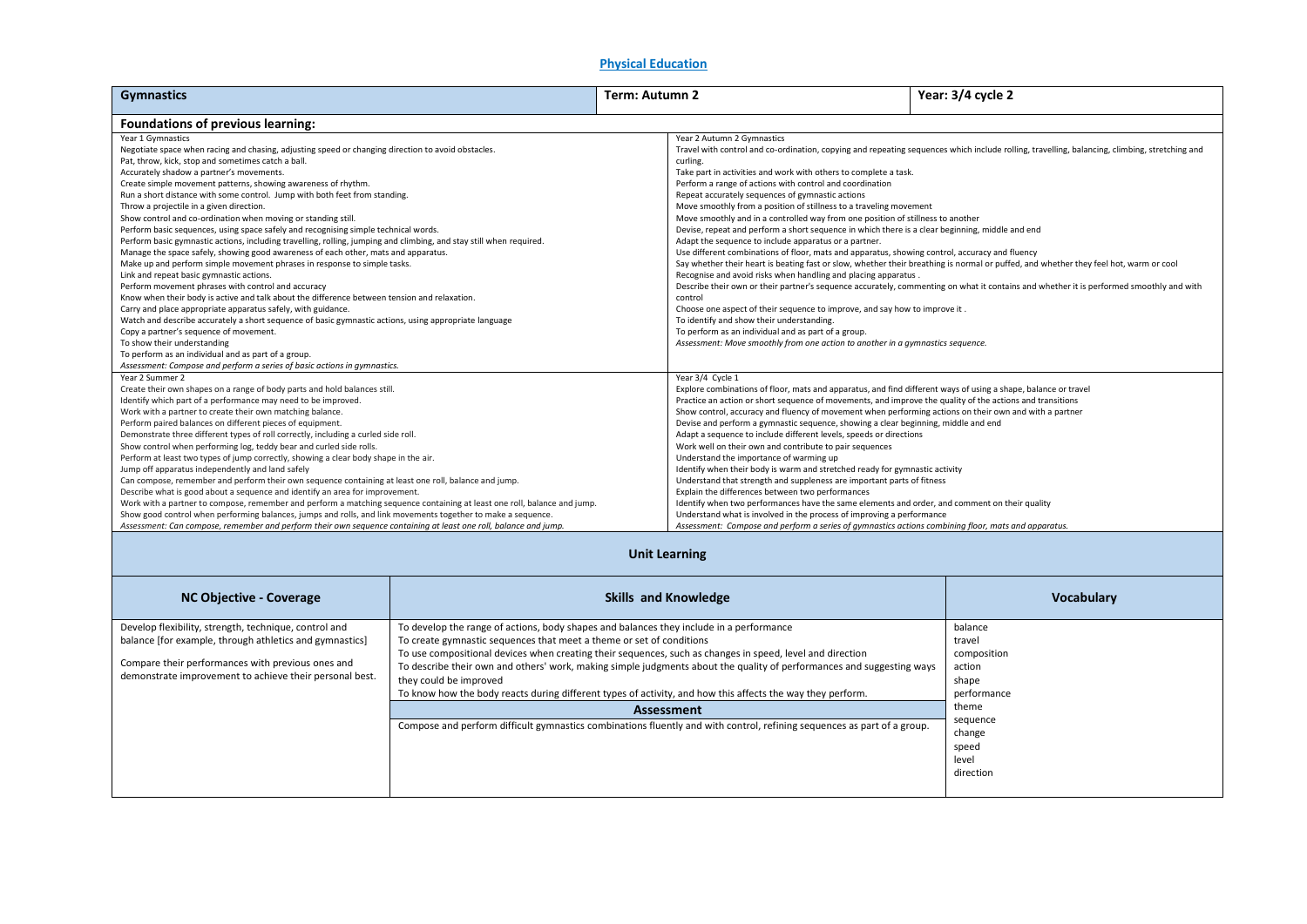# **Religious Education**

| <b>Topic: Christianity: Christmas</b>                                                                                                                                                                                                                                              |                                                                                                                                                                                                                                                                                                                                                                                                                                                                                                                                                                                                                                                                                                                                                                                                                                                                                                                                                                            |  | Year: 3/4 Cycle 2                                                                                                                                                                     |  | Term: Autumn 2                                                                                                                  |  |  |  |
|------------------------------------------------------------------------------------------------------------------------------------------------------------------------------------------------------------------------------------------------------------------------------------|----------------------------------------------------------------------------------------------------------------------------------------------------------------------------------------------------------------------------------------------------------------------------------------------------------------------------------------------------------------------------------------------------------------------------------------------------------------------------------------------------------------------------------------------------------------------------------------------------------------------------------------------------------------------------------------------------------------------------------------------------------------------------------------------------------------------------------------------------------------------------------------------------------------------------------------------------------------------------|--|---------------------------------------------------------------------------------------------------------------------------------------------------------------------------------------|--|---------------------------------------------------------------------------------------------------------------------------------|--|--|--|
| Foundations of previous learning:<br>To understand Christians believe Jesus to be God in human form.<br>To know how their celebrations during Christmas compare to the true 'meaning' of Christmas.<br>To be aware of other key symbols using during other religious celebrations. |                                                                                                                                                                                                                                                                                                                                                                                                                                                                                                                                                                                                                                                                                                                                                                                                                                                                                                                                                                            |  |                                                                                                                                                                                       |  |                                                                                                                                 |  |  |  |
| <b>Unit Learning</b>                                                                                                                                                                                                                                                               |                                                                                                                                                                                                                                                                                                                                                                                                                                                                                                                                                                                                                                                                                                                                                                                                                                                                                                                                                                            |  |                                                                                                                                                                                       |  |                                                                                                                                 |  |  |  |
| <b>NC Objective - Coverage</b>                                                                                                                                                                                                                                                     | <b>Skills</b>                                                                                                                                                                                                                                                                                                                                                                                                                                                                                                                                                                                                                                                                                                                                                                                                                                                                                                                                                              |  | Knowledge                                                                                                                                                                             |  | Vocabulary                                                                                                                      |  |  |  |
| What is the most significant part of the Nativity story for<br><b>Christians today?</b><br>To understand the symbolism in the<br>Christmas story.<br>To think about what the different parts mean<br>to Christians today.                                                          | Thinking about religion and belief<br>comment on connections between questions, beliefs,<br>values and practices<br>describe similarities and differences within and between<br>religions and beliefs<br>Enquiring, investigating and interpreting<br>suggest meanings for a range of forms of religious<br>expression, using appropriate vocabulary<br>Practices and lifestyle (what people do)<br>show understanding of the ways of belonging to religions<br>and what these involve<br>Expression and language (how people express<br>themselves)<br>show, using technical terminology, how religious beliefs,<br>ideas and feelings can be expressed in a variety of forms,<br>giving meanings for some symbols, stories and language<br>Identity and experience (making sense of who we are)<br>ask questions about the significant experiences of key<br>figures from religions studied and suggest answers from<br>own and others' experiences, including believers |  | To understand the purpose of a symbol.<br>To know the key symbols within the Christmas story and<br>the meaning which they hold.<br>To understand the symbolism of Jesus as Gods son. |  | Frankincense<br>Myrrh<br>Christingle<br>Symbol<br>Represents<br>Incarnation<br>Angel<br>Wise men<br>Shepherds<br>Christ's light |  |  |  |
|                                                                                                                                                                                                                                                                                    | <b>Assessment of Skills</b>                                                                                                                                                                                                                                                                                                                                                                                                                                                                                                                                                                                                                                                                                                                                                                                                                                                                                                                                                |  | <b>Assessment of Knowledge</b>                                                                                                                                                        |  |                                                                                                                                 |  |  |  |
|                                                                                                                                                                                                                                                                                    | I can design a symbolic objects to show the significance of<br>Christmas or the Christian holiday to me.<br>I can ask questions about what Christmas means to<br>Christians and compare this with what it means to me.                                                                                                                                                                                                                                                                                                                                                                                                                                                                                                                                                                                                                                                                                                                                                     |  | I can describe one thing a Christian might learn about<br>Jesus from a Christmas symbol.                                                                                              |  |                                                                                                                                 |  |  |  |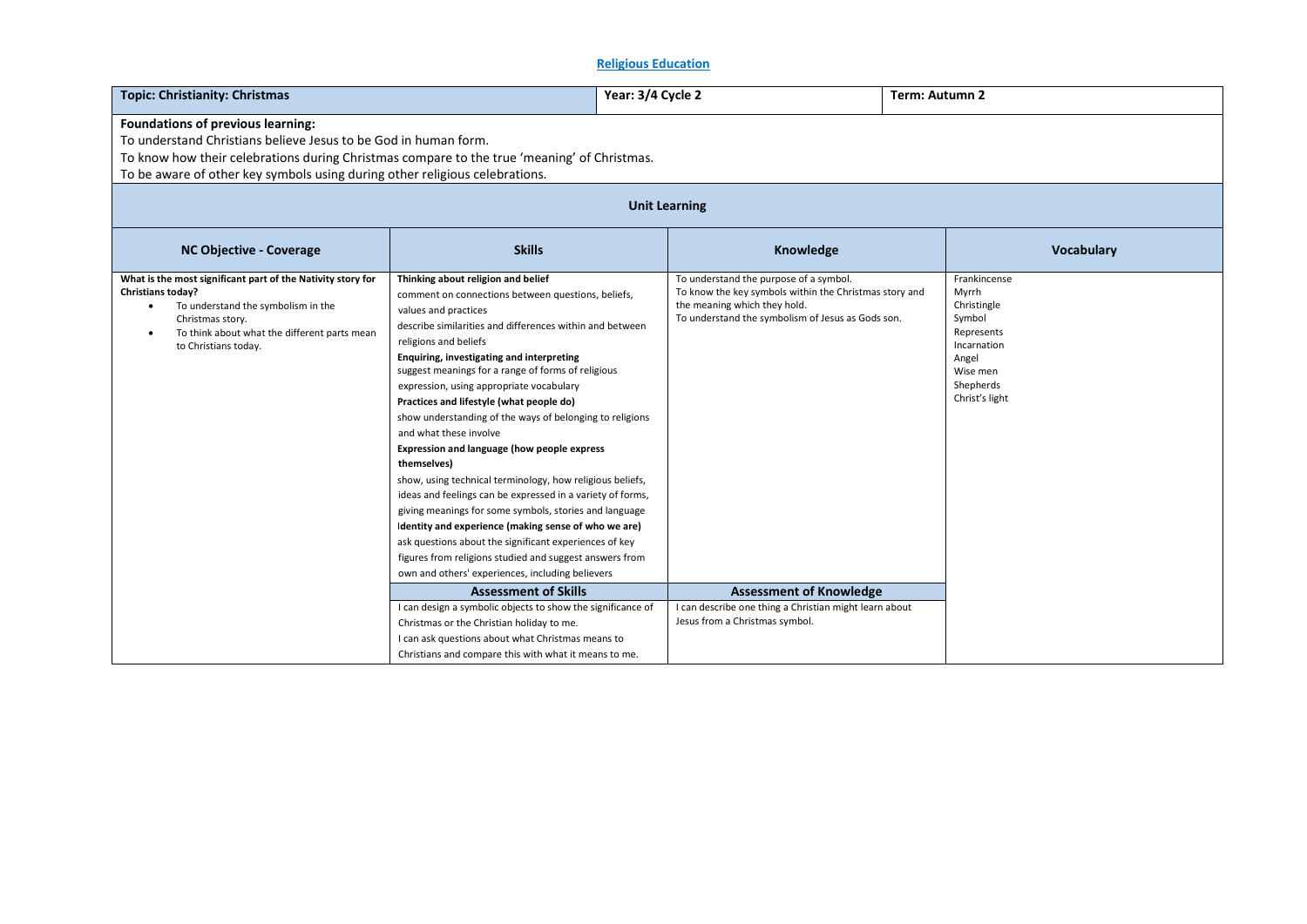| <b>My Comic Book</b>                                                                                                                                                                                                                                                                                                                                                                                                                                                                     | <b>Topic: Multimedia</b>                                                                                                                                                                                                                                                                                             |                                                                                                                                                                                                                                                                                                                                                                                                     | Year: 4                                                                                                     | Term: Autumn 2                                                                                                           |  |  |  |
|------------------------------------------------------------------------------------------------------------------------------------------------------------------------------------------------------------------------------------------------------------------------------------------------------------------------------------------------------------------------------------------------------------------------------------------------------------------------------------------|----------------------------------------------------------------------------------------------------------------------------------------------------------------------------------------------------------------------------------------------------------------------------------------------------------------------|-----------------------------------------------------------------------------------------------------------------------------------------------------------------------------------------------------------------------------------------------------------------------------------------------------------------------------------------------------------------------------------------------------|-------------------------------------------------------------------------------------------------------------|--------------------------------------------------------------------------------------------------------------------------|--|--|--|
| Foundations of previous learning:<br>Children from Year 3 are be able to<br>create different effects with different technology tools.<br>combine a mixture of text, graphics and sound to share my ideas and learning.<br>$\bullet$<br>use appropriate keyboard commands to amend text on my device, including making use of a spellchecker.<br>evaluate my work and improve its effectiveness.<br>$\bullet$<br>an appropriate tool to share my work online.                             |                                                                                                                                                                                                                                                                                                                      |                                                                                                                                                                                                                                                                                                                                                                                                     |                                                                                                             |                                                                                                                          |  |  |  |
|                                                                                                                                                                                                                                                                                                                                                                                                                                                                                          |                                                                                                                                                                                                                                                                                                                      | <b>Unit Learning</b>                                                                                                                                                                                                                                                                                                                                                                                |                                                                                                             |                                                                                                                          |  |  |  |
| <b>NC Objective - Coverage</b>                                                                                                                                                                                                                                                                                                                                                                                                                                                           | <b>Skills</b>                                                                                                                                                                                                                                                                                                        | Knowledge                                                                                                                                                                                                                                                                                                                                                                                           |                                                                                                             | <b>Vocabulary</b>                                                                                                        |  |  |  |
| To understand computer networks, including the internet;<br>how they can provide multiple services, such as the World<br>Wide Web, and the opportunities they offer for<br>communication and collaboration<br>To use search technologies effectively, appreciate how<br>results are selected and ranked, and be discerning in<br>evaluating digital content<br>To select, use and combine a variety of software (including<br>internet services) on a range of digital devices to design | <b>Information Technology:</b><br>Understand the use of computer hardware including input,<br>output and storage devices.<br>Use and combine a variety of software and internet<br>services to accomplish given goals.<br>To sort and organise information to use in a database.<br>To present data and information. | To change the appearance of text to increase its<br>effectiveness.<br>To create, modify and present documents for a particular<br>purpose.<br>To use an appropriate tool to share my work.<br>To give constructive feedback to my friends to help them<br>improve their work and consider my own work in the same<br>way.<br>To be confident to explore new media to extend what you<br>can achieve | Animate<br>Animation<br>App<br>Audience<br>Backspace<br>Clipart<br>Comic strip<br>Document<br>Edit<br>Enter | Layout<br>Narration<br>Persuasive<br>Presentation<br>Right click<br>Select<br>Screen shot<br>Shift<br>Slides<br>Software |  |  |  |
| and create a range of programs, systems and content that<br>accomplish given goals, including collecting, analysing,<br>evaluating and presenting data and information                                                                                                                                                                                                                                                                                                                   | Assessment of Skills/Assessment of Knowledge<br>Can you insert images and add text?<br>Can you add an internal hyperlink?<br>Can you explain what an internal hyperlink is and add one to my comic?<br>Can you change the style and colour of your comic?<br>Can you use software to explain key vocabulary?         |                                                                                                                                                                                                                                                                                                                                                                                                     | Folder<br>Font<br>Greenscreen<br>Image<br>Insert<br>Heading<br>Hyperlink                                    | Sound effect<br>Space bar<br>Storyboard<br>Style<br>Template<br>Text                                                     |  |  |  |